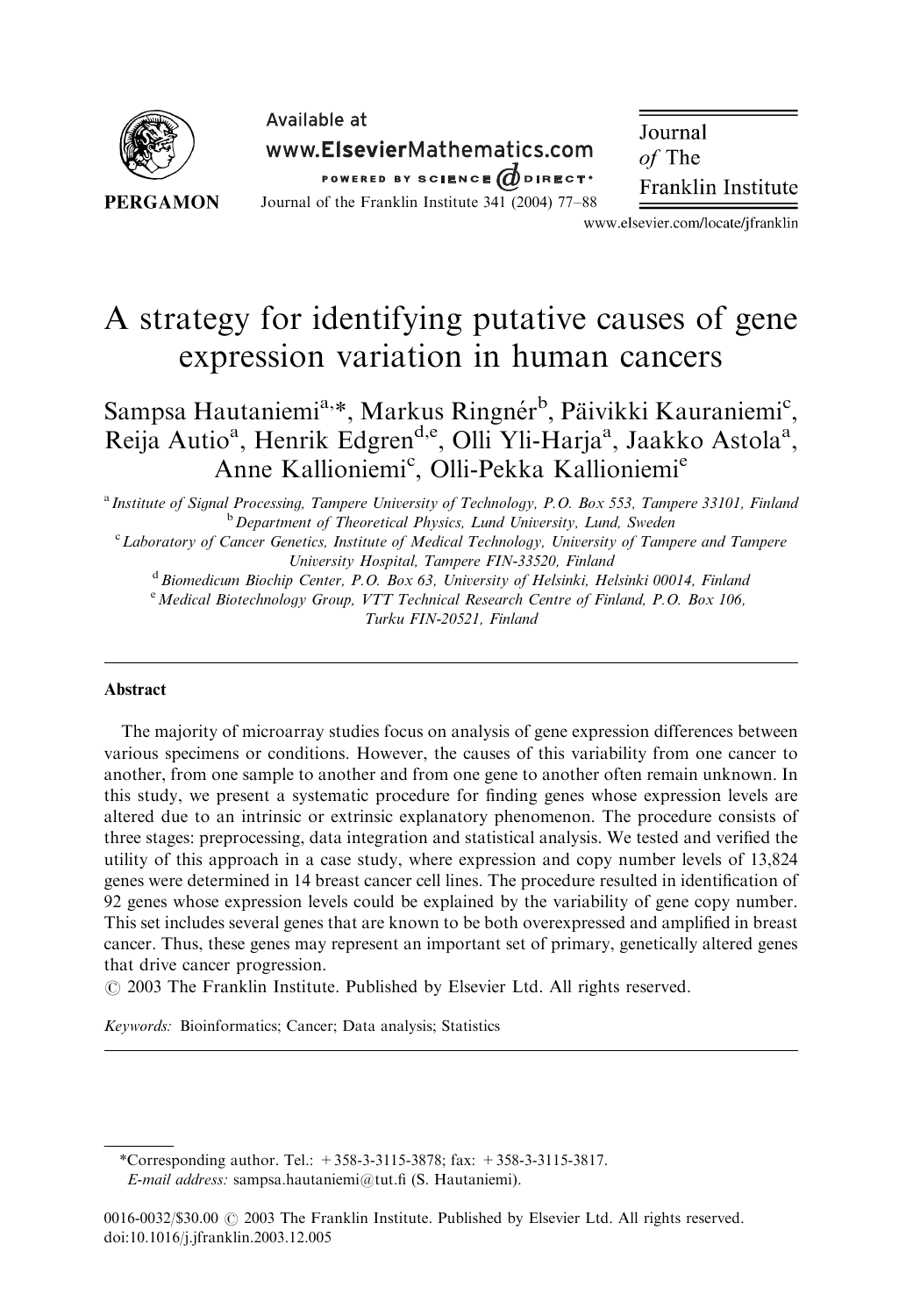# 1. Introduction

DNA microarray technology has become a standard tool in molecular biology by enabling measurement of expression levels of thousands of genes simultaneously. Microarrays are found to be useful in various areas of cancer research, for example, in finding significant biological differences between samples from different kinds of tumors [\[1,2\]](#page-10-0). Most of the published studies describe genes and clusters of genes that are able to discriminate between two or more different tumor types, or between two or more biological treatments. However, in a typical study utilizing gene expression data, causes for gene expression alterations remain unknown since only gene expression data are utilized. Thus, very little information is available on the underlying causes of the variability seen in gene expression patterns.

We are interested in attributing the variability of expression levels of genes across multiple samples to either intrinsic (DNA sequence, biological role) or extrinsic features (measured with another method) of the genes. In this study<sup>1</sup> we present a general and systematic procedure, which can be used in explaining gene expression variation across a set of experiments or samples.

The procedure consists of three stages: preprocessing, data integration and statistical analysis. Each stage can be modified to accommodate the specific purpose of the experiment. The heart of the procedure is data integration, where data from an explanatory phenomenon are combined with the gene expression data. In the statistical analysis stage the genes are ranked so that the top of the resulting list contains genes whose expression levels are very likely caused by the explanatory phenomenon.

We assume that for each gene expression value there is a corresponding explanatory value. The explanatory value could be another microarray measurement, gene ontology term, promoter sequence, etc. The procedure allows missing values, so actually we assume that for each gene expression value, there is the possibility to obtain an explanatory value.

In this study we first briefly review the microarray technology, which is followed by a description of the procedure for identifying genes whose expressions are altered due to the explanatory phenomenon. In the case study section we show an example where we have utilized copy number levels as explanatory data for gene expressions. Copy number alterations are considered to be one of the most influential factors for altered gene expression levels in cancer.

## 2. Microarray technology

Microarrays are typically used for measuring relative gene expression levels. In general, a microarray experiment proceeds as follows. Total RNA or mRNA is

<sup>&</sup>lt;sup>1</sup>A preliminary version of this paper appeared in proceedings of Workshop on Genomic Signal Processing and Statistics (GENSIPS), Raleigh, NC, USA, October 12–13, 2002.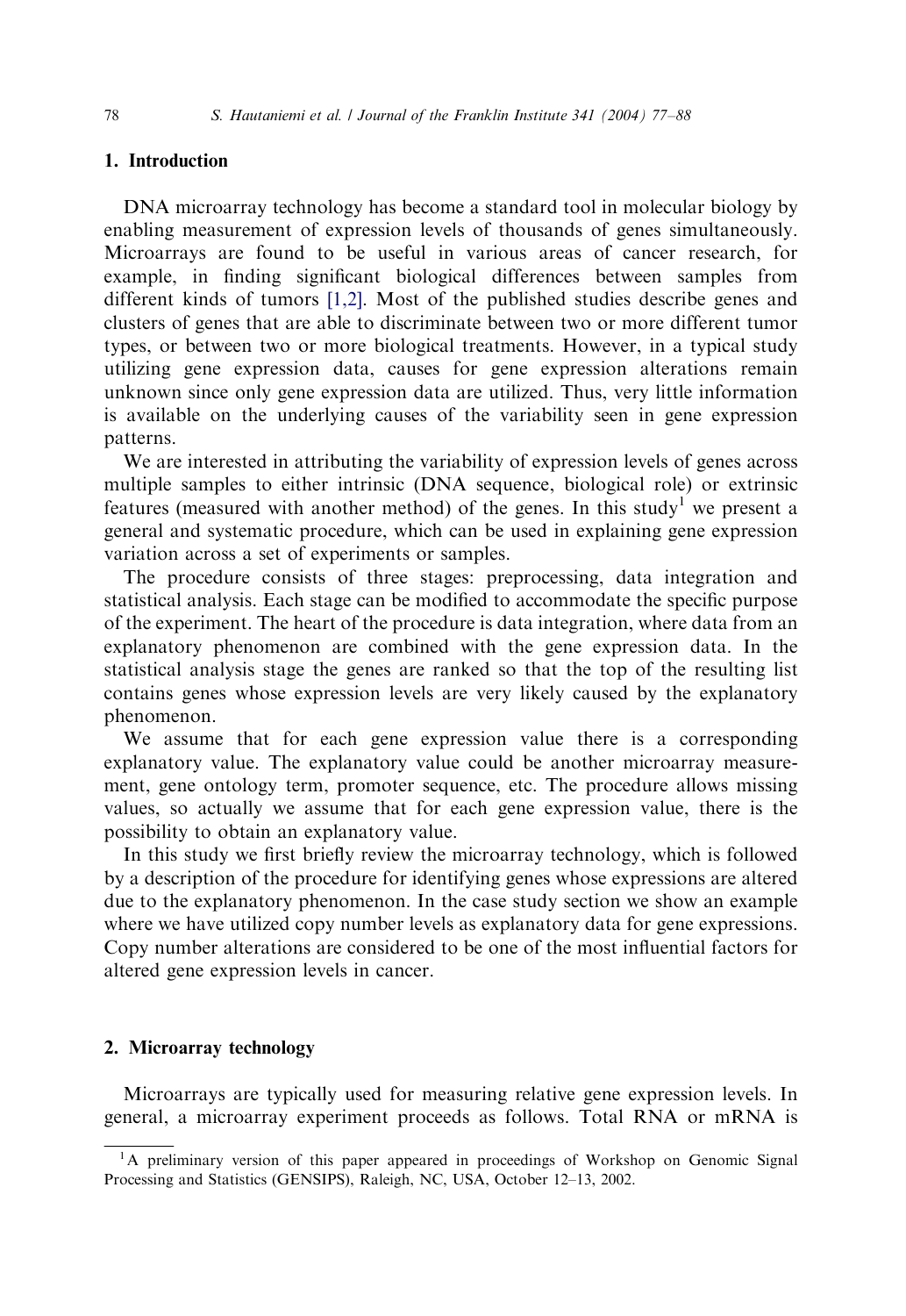extracted from test and reference samples. The samples are labeled with different fluorescent dyes, for example, test sample with Cy3 and reference sample with Cy5. The two samples are combined and hybridized to a microarray slide onto which probes have been immobilized in defined array format. The fluorescence intensities are then measured providing a pseudocolored image where red spots indicate upregulation of the corresponding genes in the test sample, while green spots indicate downregulation in the test sample. Typically, the ratio of the average red and the average green intensities within a spot are used as a value for the expression level of the corresponding gene. The schematic of a microarray experiment is illustrated in Fig. 1.

In the case study section the explanatory data are gene copy number levels. In order to measure copy number levels we have utilized the comparative genomic hybridization (CGH) technology [\[3–5\]](#page-11-0). Microarray slides for a CGH experiment are fabricated in a similar fashion like cDNA microarray slides. However, in the CGH microarray experiment, labelled DNA is hybridized on the microarray slide rather than labelled and reverse transcribed RNA. By this means CGH microarray experiments enable measurements of copy numbers of thousand of genes throughout the genome in parallel.



Fig. 1. Schematic of cDNA microarray experiment. A microarray slide is fabricated by printing cDNA fragments to the microarray. Test and reference samples are labeled with different fluorescent dyes and hybridized to the microarray. Hybridization is followed by washing and scanning. From the resulting image relative gene expression levels can be quantified.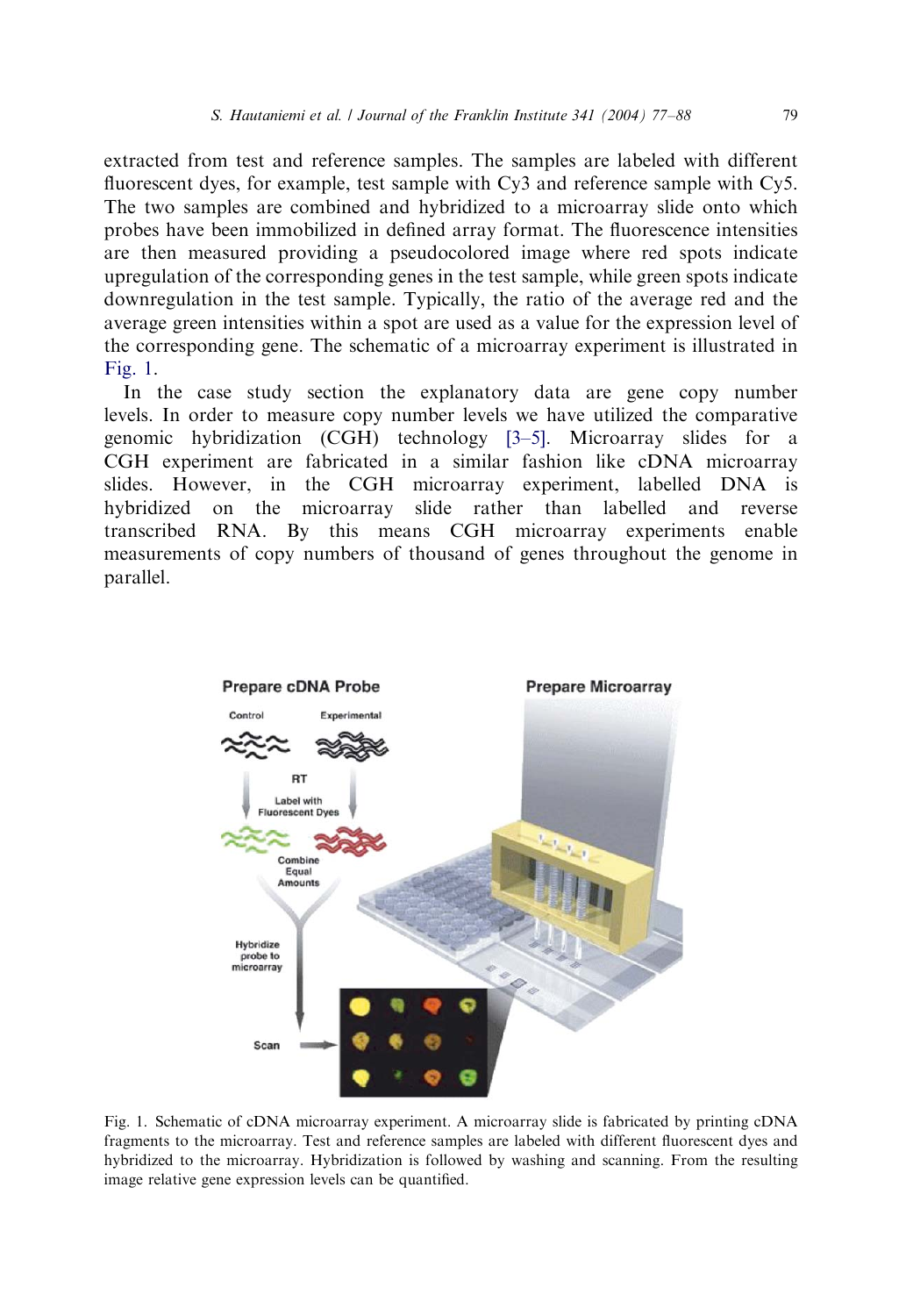## 3. Systematic procedure for explaining gene expressions

In order to identify the impact of an explanatory variable on gene expression we utilize three stages: preprocessing, integration and statistical analysis. The result of the procedure is a list where genes are ranked according to the significance the explanatory variable has on the gene expression level. A schematic of the steps is illustrated in Fig. 2.

#### 3.1. Preprocessing

Preprocessing includes both within-slide and between-slide normalizations. As preprocessing is strongly dependent on the purpose of the experiment and the way the experiment has been conducted, there are no general guidelines for choosing appropriate preprocessing methods. We do not make assumptions regarding the applied preprocessing methods, so any sensible preprocessing method is applicable.

The input of the preprocessing stage is both a gene expression matrix ( $\mathbf{R} \in \mathbb{R}^{n \times N}$ ) and an explanatory data matrix ( $\mathbf{E} \in \mathbb{R}^{n \times N}$ ), where *n* is the number of genes included in the study and  $N$  is the number of samples. Moreover, the rows and columns are ordered identically in **R** and **E**, i.e. gene in *i*th row in **R** is the same gene as in *i*th row in E. Output of the preprocessing stage is preprocessed  **and**  $**E**$ **.** 

## 3.2. Data integration

The core of the procedure is the data-integration stage, in which explanatory data and expression data are integrated. In essence, data integration is done in two phases. The purpose of the first phase is to quantize explanatory data into predetermined classes. This phase is referred to as labeling. In the second phase, gene expression data and quantized explanatory values are used in order to compute a value that describes how well the explanatory value can explain gene expression. This



Integration of expression and explanatory data

Fig. 2. Schematic of the procedure. Gene expression and explanatory data are first preprocessed and then integrated. Finally, statistical significance is computed using weights, labels and gene expression data.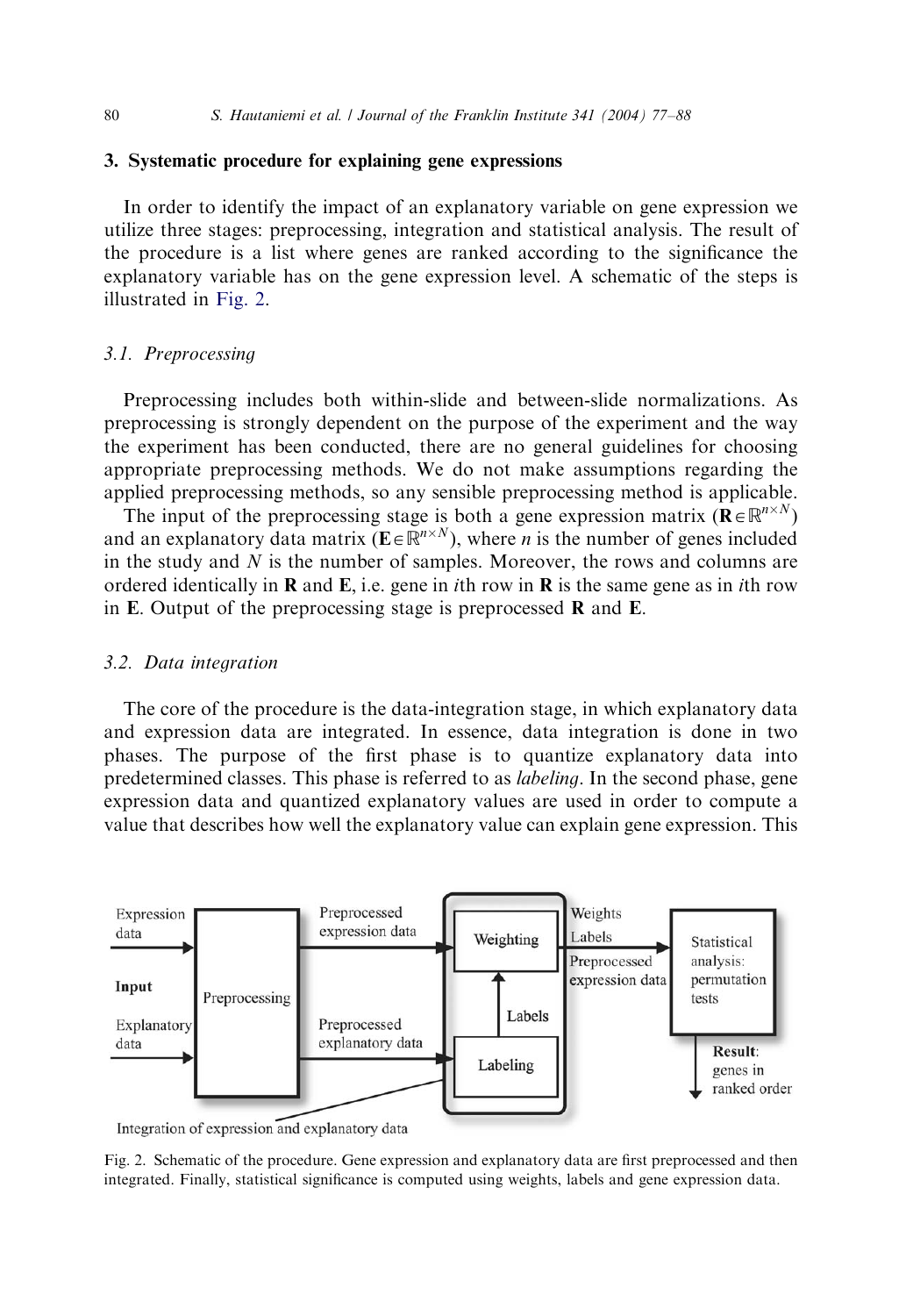phase is referred to as weighting. The output of the data-integration stage is a weight value for each of the genes included in the study.

#### 3.2.1. Labeling

In the labeling phase, the explanatory data are divided into a predefined number of groups. In this study, we assume that explanatory data are divided into two groups. The first group  $(G_0)$  consists of values in **E** that are not attributable for explaining gene expression variation. The second group  $(G_1)$  consists of values in E that are attributable for explaining gene expression variation. For example, in our case study we are studying the impact of the increased gene copy number on gene over-expression. Values in E that represent increased copy numbers are grouped to  $G_1$  and all the other values are grouped to  $G_0$ .

The result of the labeling phase is an index matrix  $I \in \mathbb{Z}^{n \times N}$ , where entries are zeros and ones corresponding to the groups  $G_0$  and  $G_1$ , respectively. I may contain missing values if there are such in the explanatory data set.

The labeling phase can be executed in several ways. For example, an intuitive approach to do labeling is to utilize a statistical test, in which case hypothesis  $H_0$  is ''this observation does not belong to the group that explains gene expression variation" and  $H_1$  is the complement of  $H_0$ . Another approach is to utilize clustering, for example, k-means clustering or to utilize a priori knowledge, for example, that approximately 5% of the values belong to  $G_1$ .

#### 3.2.2. Weighting

In the weighting phase, **E** and **I** are used for getting a value  $(W<sub>i</sub>)$  that describes how well the explanatory value can explain the gene expression for the ith gene  $(i = 1, ..., n)$ . As in this study we have divided the explanatory data into two groups, I is used to divide the values in E into two groups. Then for each gene,  $W$  is computed by measuring how far expression values, whose index is zero are from those expression values whose index is one. Again, there are almost arbitrarily many ways to measure how far gene expression values whose explanatory values belong to  $G_1$  are from those values whose explanatory values belong to  $G_0$ . However, the algorithm should result in large weights when separation between the groups is good. One simple weighting method is to compute the mean of the expression for both groups and calculate their difference.

## 3.3. Statistical analysis

A large  $W$  does not necessarily mean that the gene's expression variation can be explained by the explanatory phenomenon, since, depending on the algorithm chosen in the labeling and weighting phases, some misclassifications are likely to occur. Therefore, the final stage in our procedure is to compute statistical significance for the weighting.

In this study, we used permutation tests to test if a large weight for a gene is really due to the explanatory phenomenon. For a profound discussion on permutation tests in general and in biomedical research we refer to References [\[6,7\],](#page-11-0) respectively.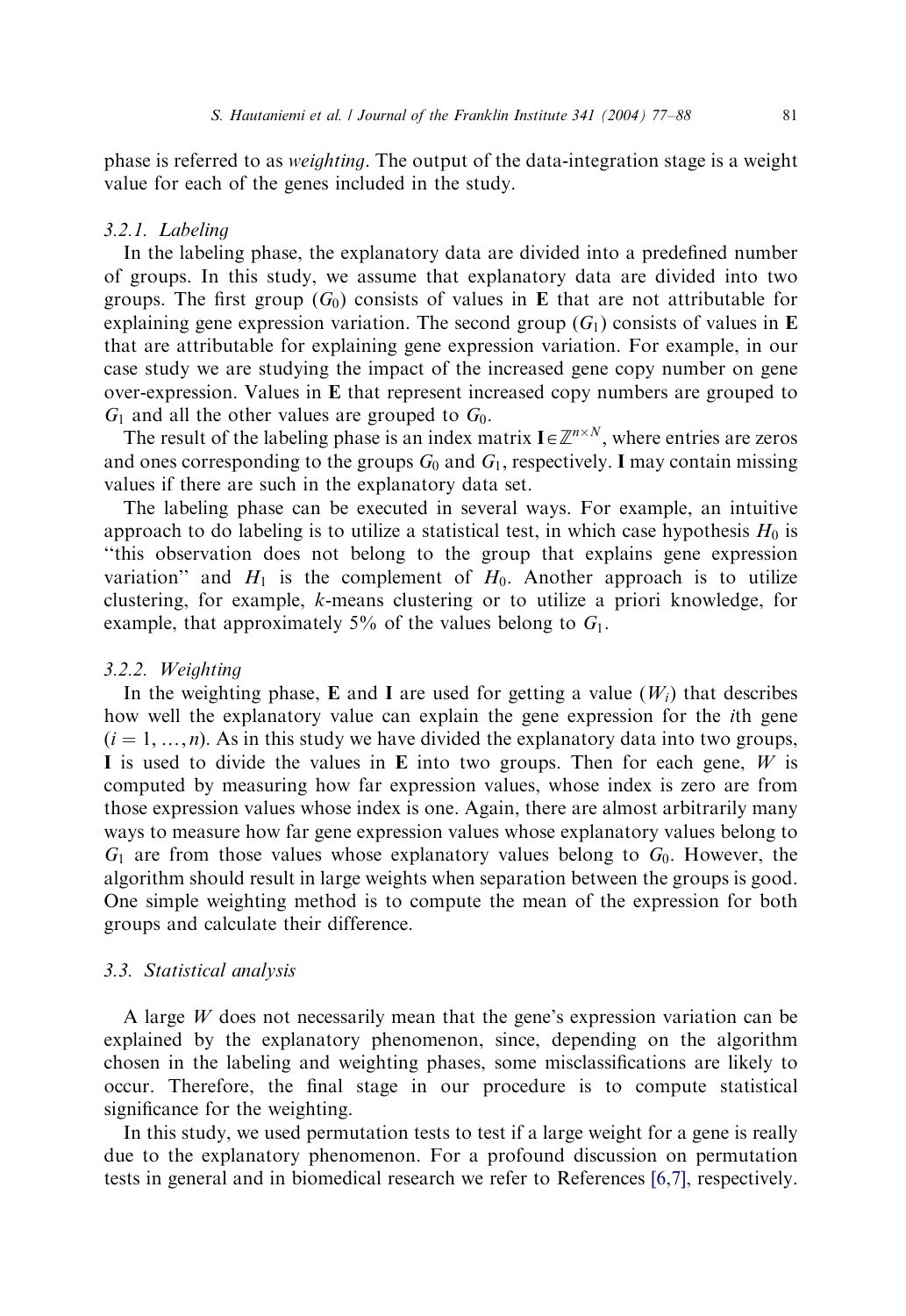<span id="page-5-0"></span>Table 1 Pseudo-code for computing  $\alpha$ -value for one gene

```
IN: ith row of I (I<sub>i</sub>) and of R (R<sub>i</sub>), number of permutations n_p.
OUT: \alpha-value for ith gene.
counter := 0W_i = ComputeWeight(I_i, R_i)Repeat n_p times
            PermLabels = Permute(I_i)W<sub>new</sub> = ComputeWeight(PermLabels, <b>R</b><sub>i</sub>)if |W_{\text{new}}| > |W_i|counter = counter + 1end
end
\alpha = \text{counter}/n_p
```
Here the permutation test is executed by permuting the ith gene's entries in I and computing a new  $W_i$ . Permutation results in random groups whose sizes are the same as in the original grouping. The permuted labels are used for computing a new weight, which is compared to the original weight computed in the data-integration stage. The result of the statistical test is an  $\alpha$ -value that denotes the probability that  $H_0$ : "large weight is due to random event" is erroneously rejected. Pseudo-code for assessing the  $\alpha$ -value for *i*th gene is illustrated in Table 1.

Table 1 contains two function calls. The first function ComputeWeight computes the weight for a given gene using an index vector and corresponding gene expression values. The second function Permute results in a randomly permuted index vector.

After  $\alpha$ -values are computed for all genes included in the study, the genes are ranked according to their a-values in increasing order.

#### 4. Case study

Most functional genomic studies of cancer and other diseases are based on assessing steady-state expression levels of thousands of genes by cDNA microarrays. Our aim is to identify underlying causes of these patterns, a process that would eventually enable a mechanistic understanding of the dysregulation of gene expression in cancer. One important determinant of gene expression in cancer is variation in gene copy number (by e.g. gene amplification). Copy number changes are common aberrations in cancer and are known to involve genes that play a crucial role in the development and progression of cancers [\[4,8\].](#page-11-0) In addition to offering a basis for understanding the pathogenesis of cancer, copy number alterations are considered to be one of the most influential factors for altered gene expression levels. Copy number levels can be measured by CGH microarrays [\[5\].](#page-11-0)

We have used cDNA printed microarrays containing 13,824 genes to determine both gene expression and copy number levels in 14 breast cancer cell lines. The breast cancer cell lines included to this study were BT-20, BT-474, HCC1428, Hs578t,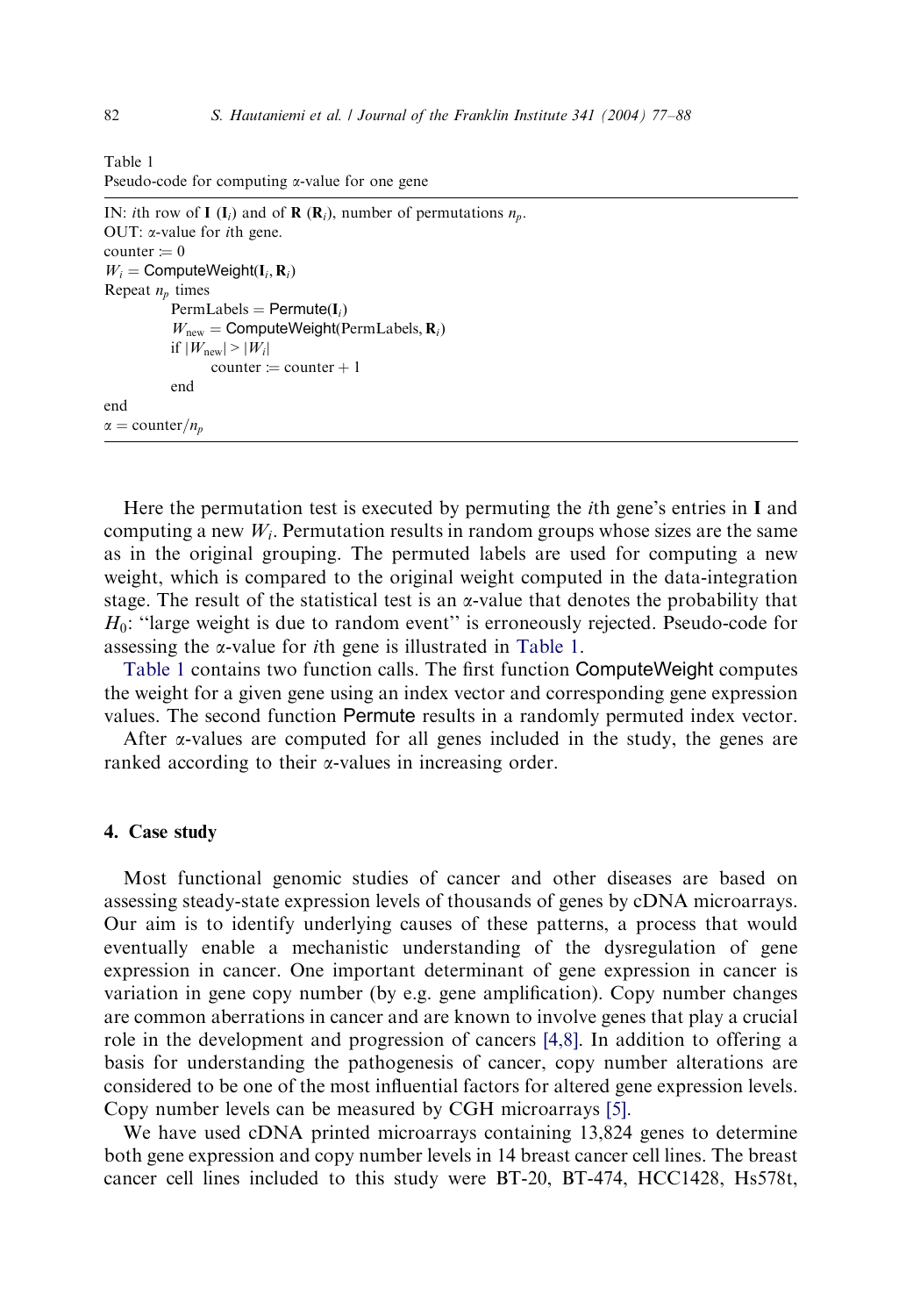MCF7, MDA-361, MDA-436, MDA-453, MDA-468, SKBR-3, T-47D, UACC812, ZR-75-1, and ZR-75-30. Thus,  $\mathbf{R}, \mathbf{E} \in \mathbb{R}^{13824 \times 14}$ . Materials and methods for the CGH and cDNA experiments are given in [\[9\]](#page-11-0). After hybridization and scanning, both cDNA and CGH ratios were computed using mean intensities.

Biological aspects of this case study are elaborated in [\[9\]](#page-11-0), where labeling was done so that 5% of all CGH-values were considered to be amplified and thereby belonging to  $G_1$ , while all the other values belonged to  $G_0$ . Here we have utilized a systematic way for labeling and rerun the analysis.

### 4.1. Preprocessing for case study

The overall quality of the data included in to this study was good (data shown in [\[9\]](#page-11-0)) and therefore we performed within-slide normalization for both cDNA and CGH experiments using linear calibration method as introduced in [\[10\]](#page-11-0).

After calibration we performed quality filtering of microarray spots as follows. In the cDNA data we discarded all spots whose mean red (test sample) and green (reference sample) intensities were under 100 fluorescent units. Moreover, we discarded spots with area smaller than 50 pixels. In the CGH data we discarded all spots whose green intensity was below 100 fluorescent units. We want to point out that we did not exclude any gene from further analysis; data from spots of poor quality were discarded and the corresponding ratios treated as missing values in the subsequent analysis. The CGH and cDNA calibrated intensity ratios were logtransformed and normalized using median centering of the values in each cell line. Furthermore, cDNA ratios for each gene across all 14 cell lines were median centered.

## 4.2. A systematic approach for labeling used in the case study

As described in Section 3.2, labeling is one of the key-factors affecting the outcome of the procedure. Thus, labeling should be reliable and systematic. However, changes in copy number levels are typically defined by using arbitrary cut-points. Previously, we have developed a freely available MATLAB toolbox, CGH-Plotter, for systematic identification of copy number changes in microarray data [\[11\]](#page-11-0). Here we have integrated the CGH-Plotter to the procedure explained in Section 3.2 and in this section we will briefly review the CGH-Plotter.

Copy number changes such as amplifications and deletions usually span a sizable region of the genome ranging from hundred kilobases to few megabases. Therefore, copy number ratios derived from a particular sample, when sorted in chromosomal order along the genome, can be considered as a signal that contains regions of constant levels which are to be identified. Chromosomal regions with constant levels above the baseline are called amplicons, while constant levels below the baseline are called deletions. The main purposes of the CGH-Plotter are to allow the user to plot CGH copy number data as a function of the position of the genes along the human genome and to rapidly determine the exact locations of amplicons and deletions.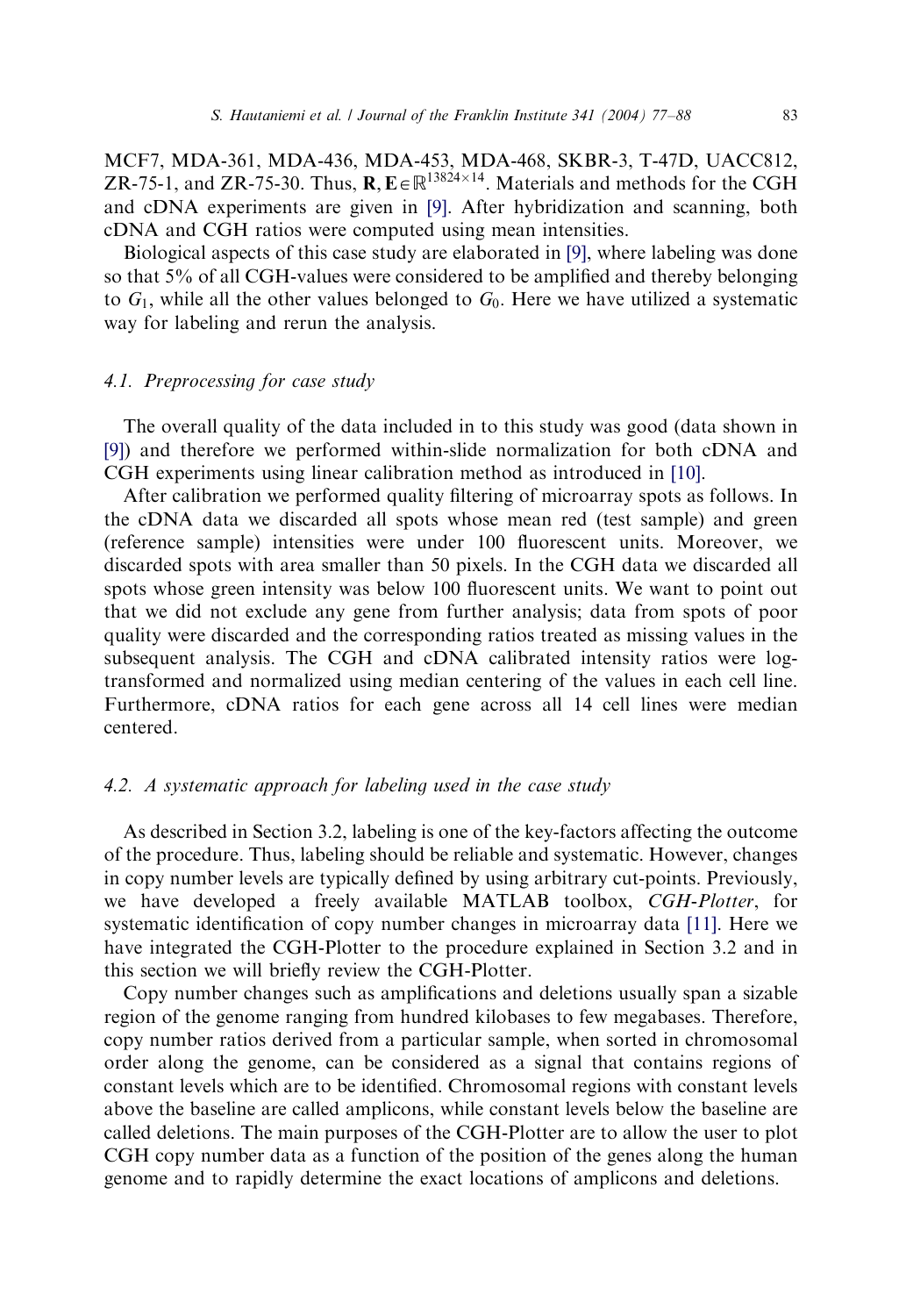

Fig. 3. Overall view and data flow for the CGH-Plotter. The user inputs the CGH-data, chromosome indices, cumulative base-pairs and names of the samples. Parameters needed are type of the filter and size of the window, and constant that affects the total number of amplicons and deletions. Here, the user needs also to determine the threshold for amplicon region to mark values in  $G_1$ .

The CGH-Plotter analyzes the data in three stages, which are also illustrated in Fig. 3:

- (1) Filtering: In order to reduce the effect of noise, the CGH-Plotter first filters the data. The size of the filter window and the type of the filter are inputted in the graphical user interface.
- (2)  $k$ -means clustering: The CGH-Plotter clusters the filtered data with the  $k$ -means clustering algorithm to find the maximum number of amplicons and deletions in each chromosome. The number of clusters  $(k)$  used is three denoting "amplified", "deleted" and "baseline" regions.
- (3) Dynamic programming: A dynamic programming function determines the constant levels in the CGH-data. Here it is assumed that the CGH-data can be approximated by a constant together with additive Gaussian noise. Thus, the CGH-data can be understood as a signal having constant levels, which are identified with a dynamic programming algorithm. It is assumed that the number of constant levels is known. The dynamic programming method uses the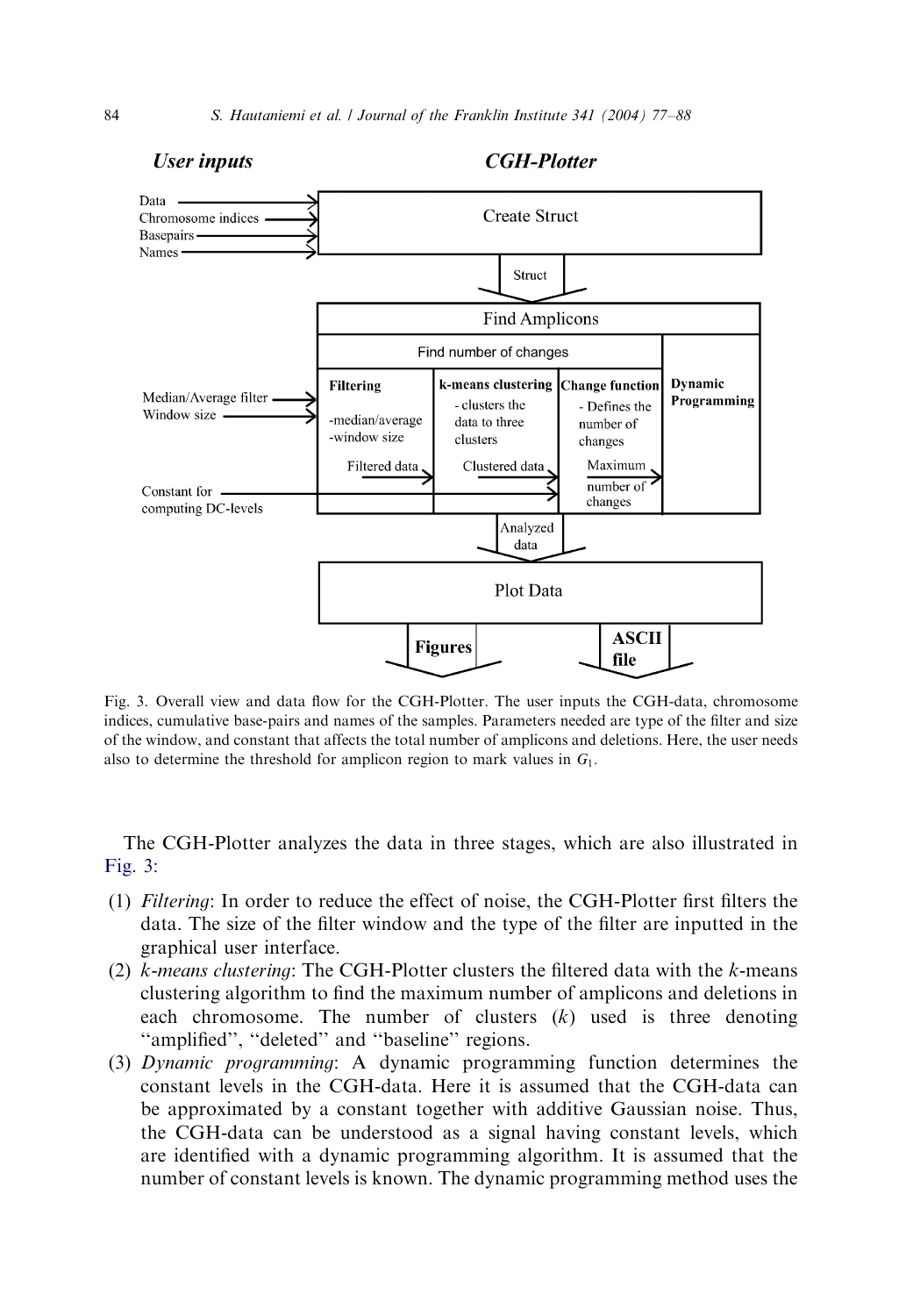Markov property and identifies change points of the constant levels by minimizing the mean square errors for all combinations of CGH-ratios.

The CGH-Plotter returns the heights of the amplicons, which are used to determine whether a particular gene is considered to be amplified as follows. All genes belonging to the amplified region determined by the CGH-Plotter with height more than 1.4 were grouped to  $G_1$ . Thus, for our case study data set, genes with CGH ratio > 1:75 (representing 1.4% of all CGH-values across the experiments) were considered to be amplified. An example of the CGH-Plotter figure and output file is given in Fig. 4.

#### 4.3. Weighting used in the case study

In order to compute W for *i*th gene, we utilized signal-to-noise statistics  $[12]$ :

$$
W_i = \frac{m_1 - m_0}{(\sigma_0 + \sigma_1)},\tag{1}
$$

where  $m_1, \sigma_1$  and  $m_0, \sigma_0$  denote the sample means and sample standard deviations for the expression levels for amplified and nonamplified samples, respectively.

Signal-to-noise statistics results in a large weight if the means of the groups are far away from each other and standard deviations within the groups are small.



Fig. 4. On the left, copy number ratios and the chromosome boundaries resulting from the analysis of chromosome 20 of breast cancer cell line BT474. Data are plotted against cumulative base-pairs, which tell the actual location of each gene in the genome. y-Axis depicts the copy number ratios between test sample and reference. Original CGH-data are plotted with thin dotted line and amplicon boundaries with a thick continuous line. Bars below the data correspond to the amplicons and deletion. On the right, partial results from the analysis of five breast cancer cell lines in ASCII-file. Entries in the result file are: type of the copy number change, number of clones in the change region, start and end points of the amplicon or deletion, height of the amplicon or deletion and maximum and minimum ratio inside the amplicon or deletion.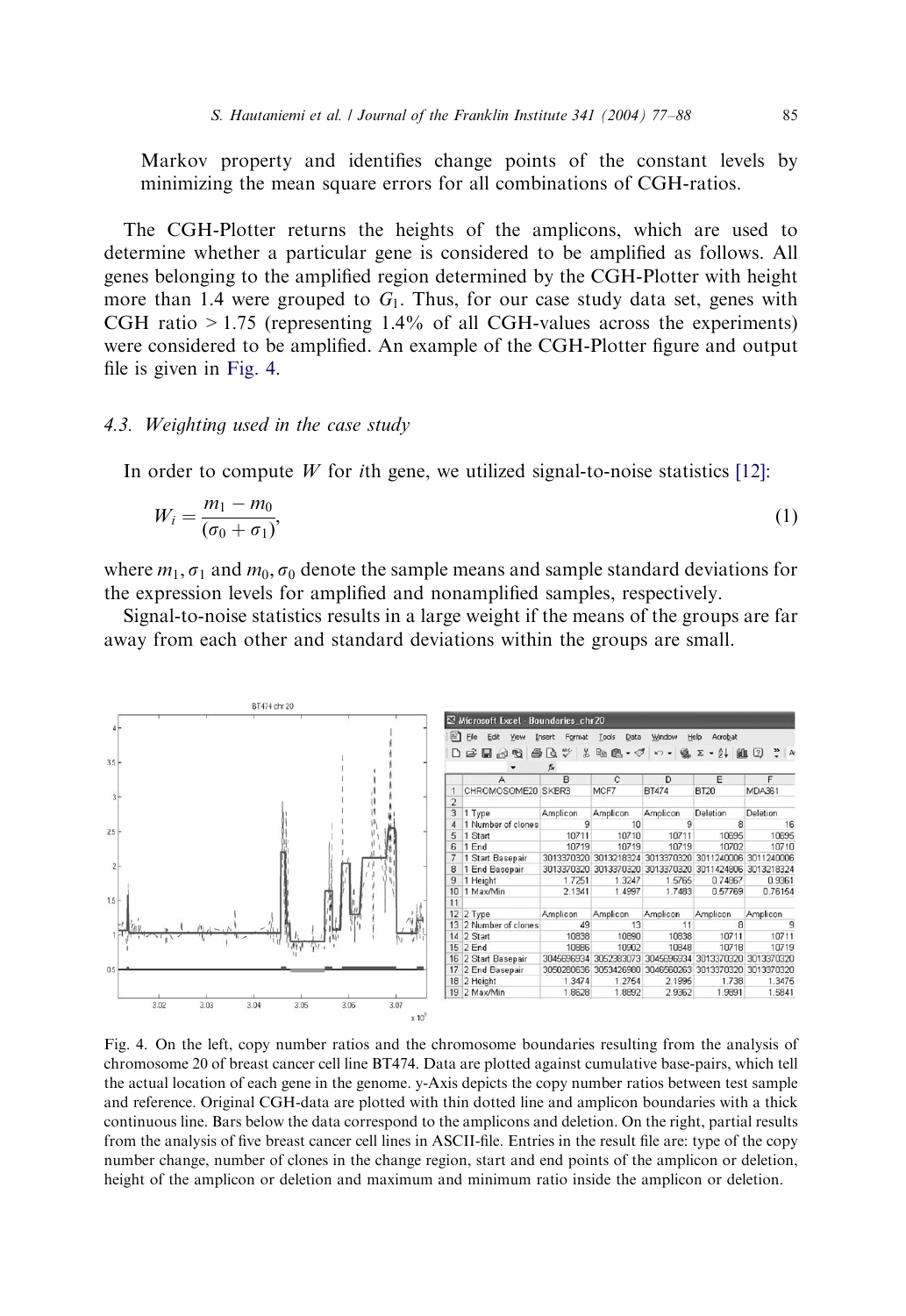# 4.4. Results

In order to obtain statistical significance for the weights we utilized permutation test as described in [Table 1.](#page-5-0) For each gene we performed 10,000 permutations and obtained an  $\alpha$ -value. A low  $\alpha$ -value indicates a strong association between gene expression and gene amplification.

The procedure resulted in identification of 92 genes whose  $\alpha$ -value was below 0.05. This list included the HOXB2 and HOXB7 genes, which were validated with reverse transcription polymerase chain reaction (RT-PCR) and fluorescence in situ hybridization (FISH), as well as the EGFR and ERBB2 genes, which are known to be over-expressed and amplified in breast cancer [\[9\]](#page-11-0). The list included also a few genes that were not included in the original list given in [\[9\]](#page-11-0). Validation of the role of these genes in breast cancer is in progress, and beyond the scope of this study.

We used Gene Ontology annotations [\[13\]](#page-11-0) to investigate what biological processes the genes on the list of 92 genes take part in. The most frequent annotations include processes such as cell growth, nucleotide and protein metabolism, cell communication and regulation of transcription.

We applied the procedure to also identify genes that are both deleted and underexpressed. Labeling was done with CGH-Plotter so that deleted areas whose height was 0.8 or below were considered as deletions. The majority of the genes found were deleted in only one cell line, and not a single gene was deleted in four or more cell lines. Therefore, the results from that simulation may not be reliable and require validation beyond the scope of this study.

#### 5. Discussion

We have shown a systematic approach for identifying genes whose expression levels are significantly influenced by an explanatory phenomenon. Since genes that undergo amplification or other ''genetic change'' in cancer may be the primary ''driver genes'' of cancer development and progression, the procedure enabled us to quickly identify a small subset of genes for further analysis. This approach is therefore highly valuable in trying to prioritize and simplify the most essential gene expression information in cancer.

The crucial phase in our strategy is the labeling. If the labels in I are erroneous, they cannot be compensated in  $\alpha$ -value computation. However, permutation tests could be used in assessing statistical significance to labels in a similar fashion with the procedure described in Section 3.3: For each label vector choose randomly  $n_p$ genes and compute new weights. If new weight is larger than the original weight, increase counter by one. In the end, the counter is divided by  $n_p$ . The resulting value,  $\beta$ -value, tells the probability that  $H_0$ : "label vector induces a unique weight" is erroneously rejected. Thus,  $\beta$ -value reflects the statistical significance of the labeling.

In our case study, we applied the method for a breast cancer data set and identified 92 genes whose expression levels potentially were due to an underlying gene amplification event in cancer. This amount is lower than in the original study [\[9\]](#page-11-0) due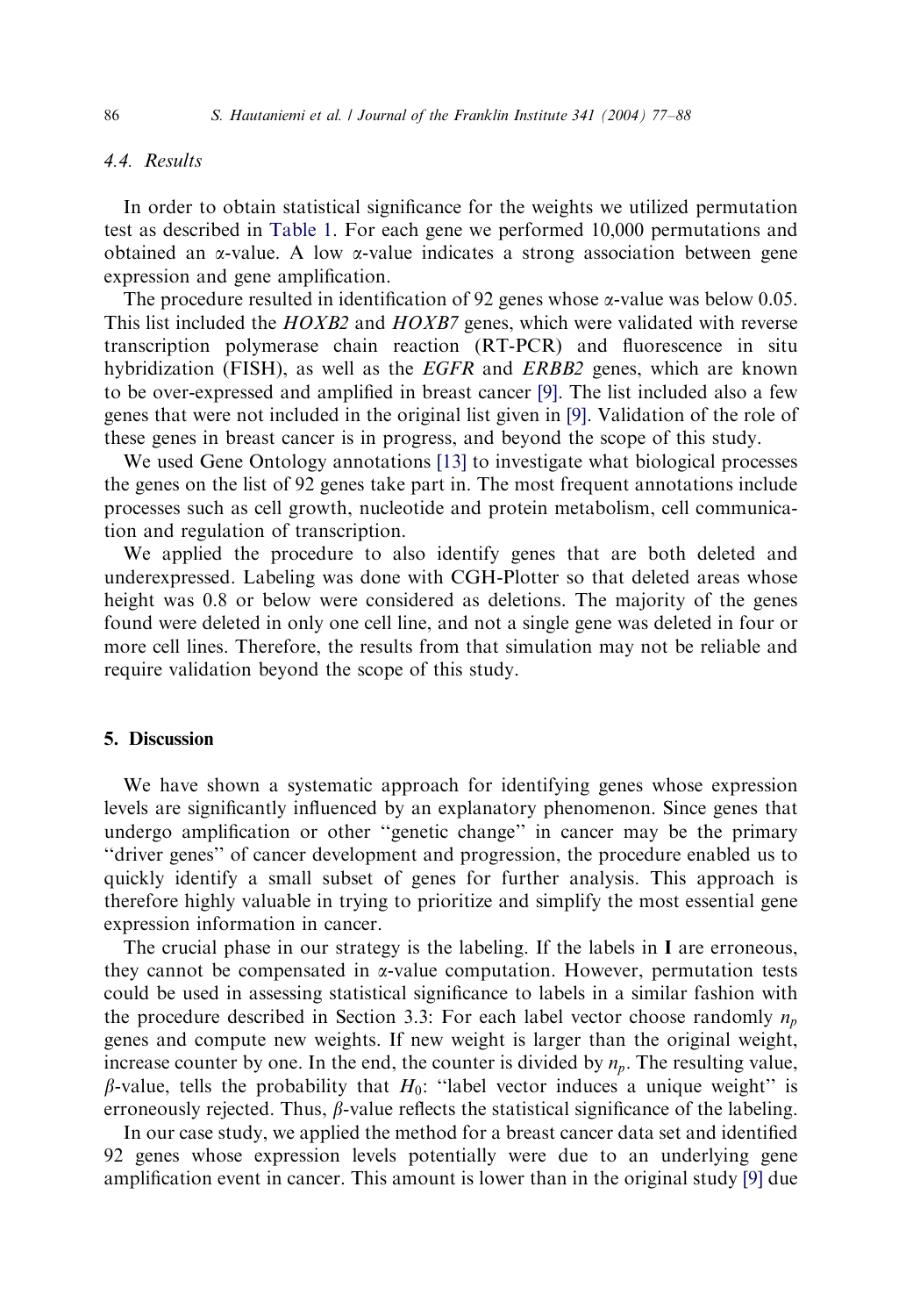<span id="page-10-0"></span>to fact that the threshold used for considering a CGH ratio to be amplified was higher in this study. However, the procedure presented here benefits from the systematic detection of the amplified areas, which may lead to more reliable results than in the original study. The majority of the genes identified here were the same as in [\[9\]](#page-11-0) including genes that were known to be both over-expressed and amplified in breast cancer.

In the analysis of reduced expression levels it is very hard to distinguish whether the expression ratio is small due to biological reasons or noise. Signal-to-noise statistics consist of means and standard deviations, which are known to be sensitive to noise. Therefore, in the analysis of low-level expression changes, more has to be assumed about the data and such analysis would constitute an interesting topic for further study. For example, machine learning algorithms such as support vector machines or learning vector quantization may turn out to be useful when detecting genes that are both deleted and underexpressed.

The strategy presented here is also applicable to studies aiming to identify differentially expressed genes among two conditions. In this case, I is formed using two conditions, such as tumor samples  $(G_1)$  and healthy samples  $(G_0)$ , rather than using explanatory data set. Thus,  $W_i$  is large if gene expression levels of the *i*th gene in  $G_1$  are far away from expression levels in  $G_0$ . That is, the *i*th gene is differentially expressed among two conditions. Finally, statistical significance for each weight can be computed using permutation tests as presented in this study.

In summary, we have developed a procedure that could be used in studies where the underlying causes of gene expression variations are examined. When we applied the procedure to explain overexpression in a breast cancer study, the procedure was able to identify high-impact primary candidate gene targets for development of therapies and for sub-classification of breast cancer.

## Acknowledgements

This work was supported in part by the Academy of Finland, the Emil Aaltonen Foundation and the Swedish Research Council.

## References

- [1] A.A. Alizadeh, M.B. Eisen, R.E. Davis, C. Ma, I.S. Lossos, A. Rosenwald, J.C. Boldrick, H. Sabet, T. Tran, X. Yu, J.I. Powell, L. Yang, G.E. Marti, T. Moore, J.H. L. Lu Jr.,, D.B. Lewis, R. Tibshirani, G. Sherlock, W.C. Chan, T.C. Greiner, D.D. Weisenburger, J.O. Armitage, R. Warnke, R. Levy, W. Wilson, M.R. Grever, J.C. Byrd, D. Botstein, P.O. Brown, L.M. Staudt, Distinct types of diffuse large B-cell lymphoma identified by gene expression profiling, Nature 403 (6769) (2000) 503–511.
- [2] S. Ramaswamy, P. Tamayo, R. Rifkin, S. Mukherjee, C.-H. Yeang, M. Angelo, C. Ladd, M. Reich, E. Latulippe, J.P. Mesirov, T. Poggio, W. Gerald, M. Loda, E.S. Lander, T.R. Golub, Multiclass cancer diagnosis using tumor gene expression signatures, Proc. Nat. Acad. Sci. U.S.A. 98 (26) (2001) 15149–15154.